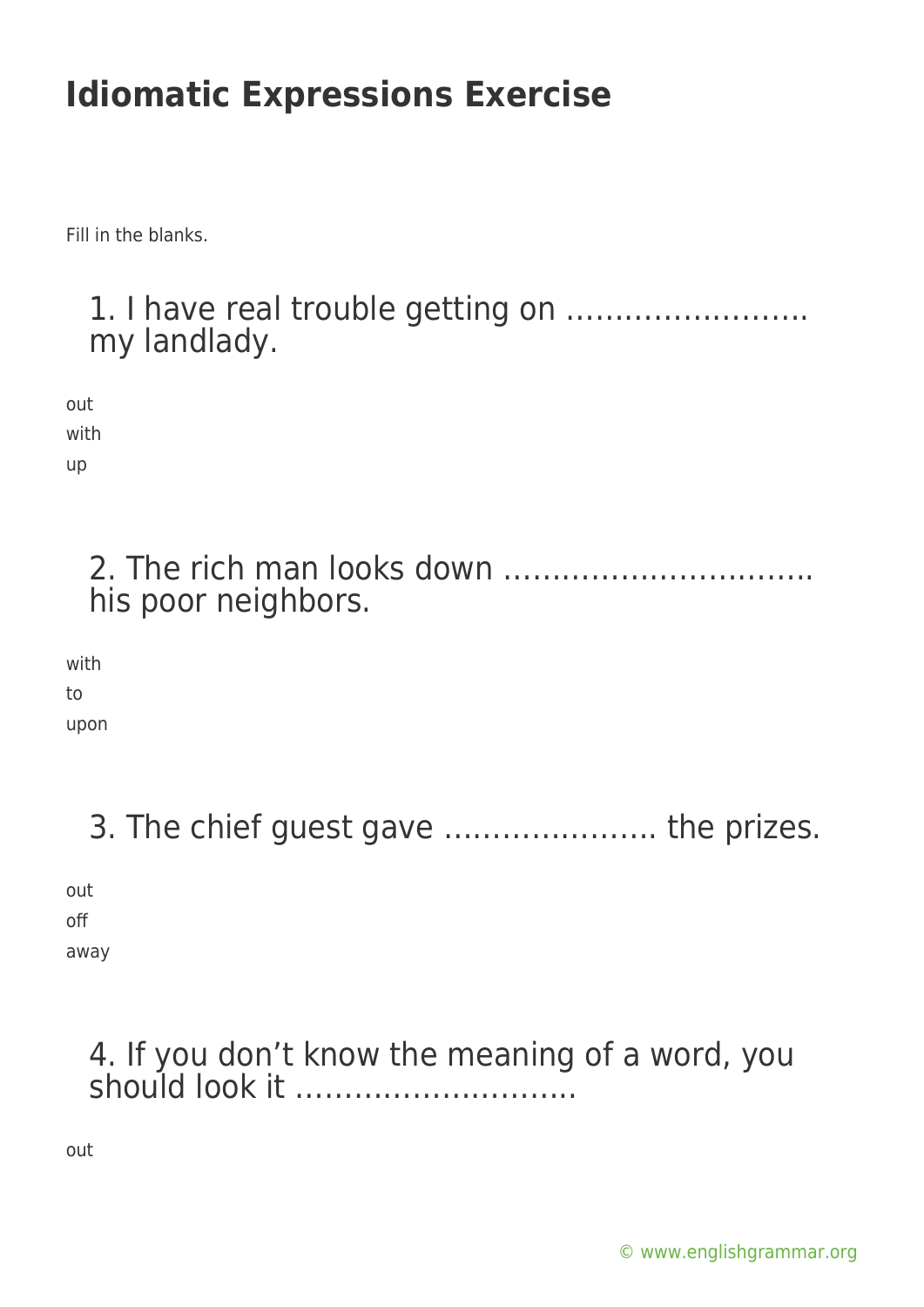over up

#### 5. The teacher was very popular among her students and they all looked ……………………… to her.

on up out

### 6. The bridge gave …………………………. under the weight of heavy traffic.

away way out

### 7. He could not put ………………………….. with such an insult.

out up on

[© www.englishgrammar.org](https://www.englishgrammar.org/)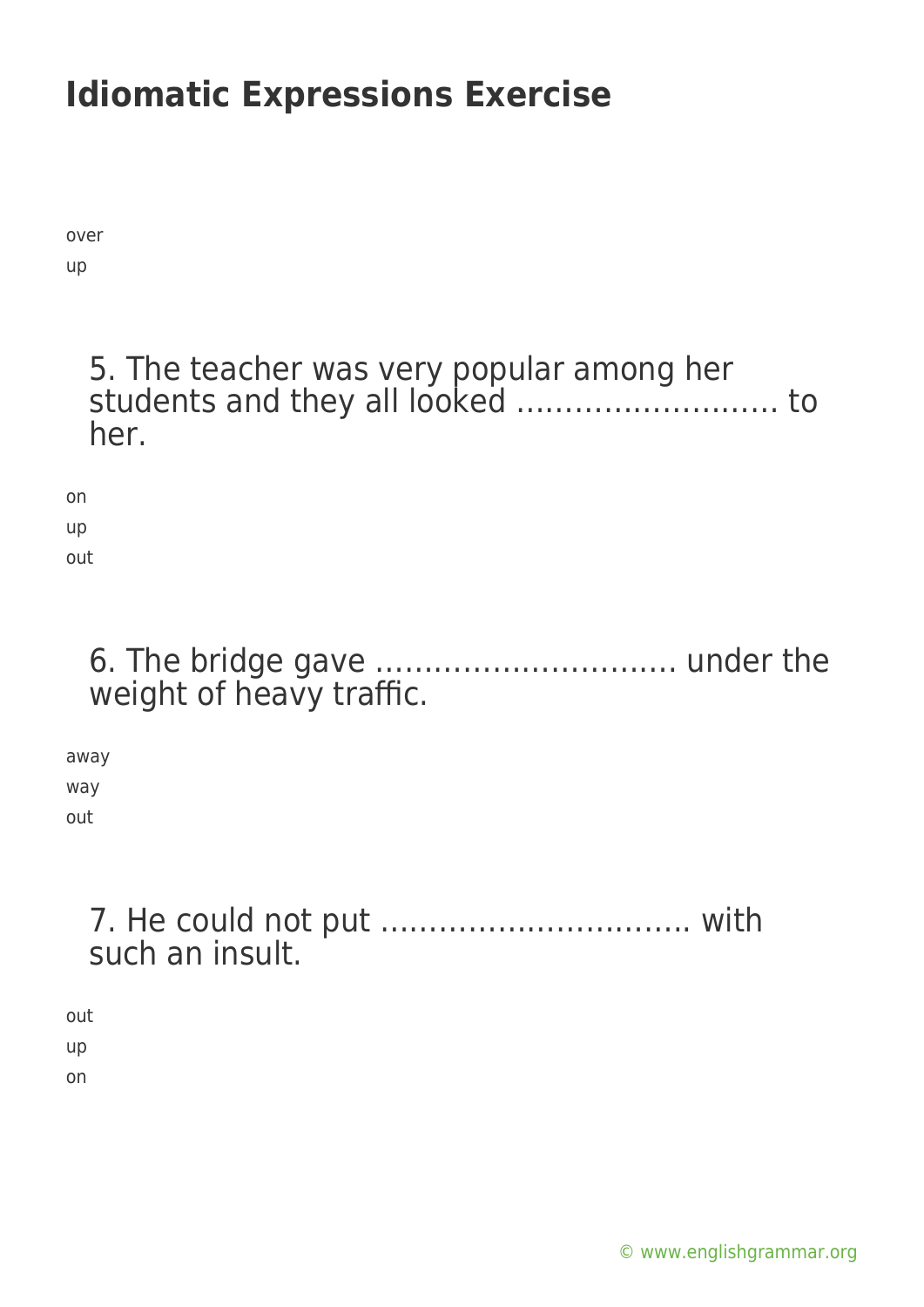| refused to listen to her.                        |
|--------------------------------------------------|
| out<br>up<br>on                                  |
| 9. You must put  something<br>for the rainy day. |
| up<br>by<br>away                                 |
| game.                                            |
| through<br>at<br>over                            |
| mother.                                          |
| on<br>after                                      |